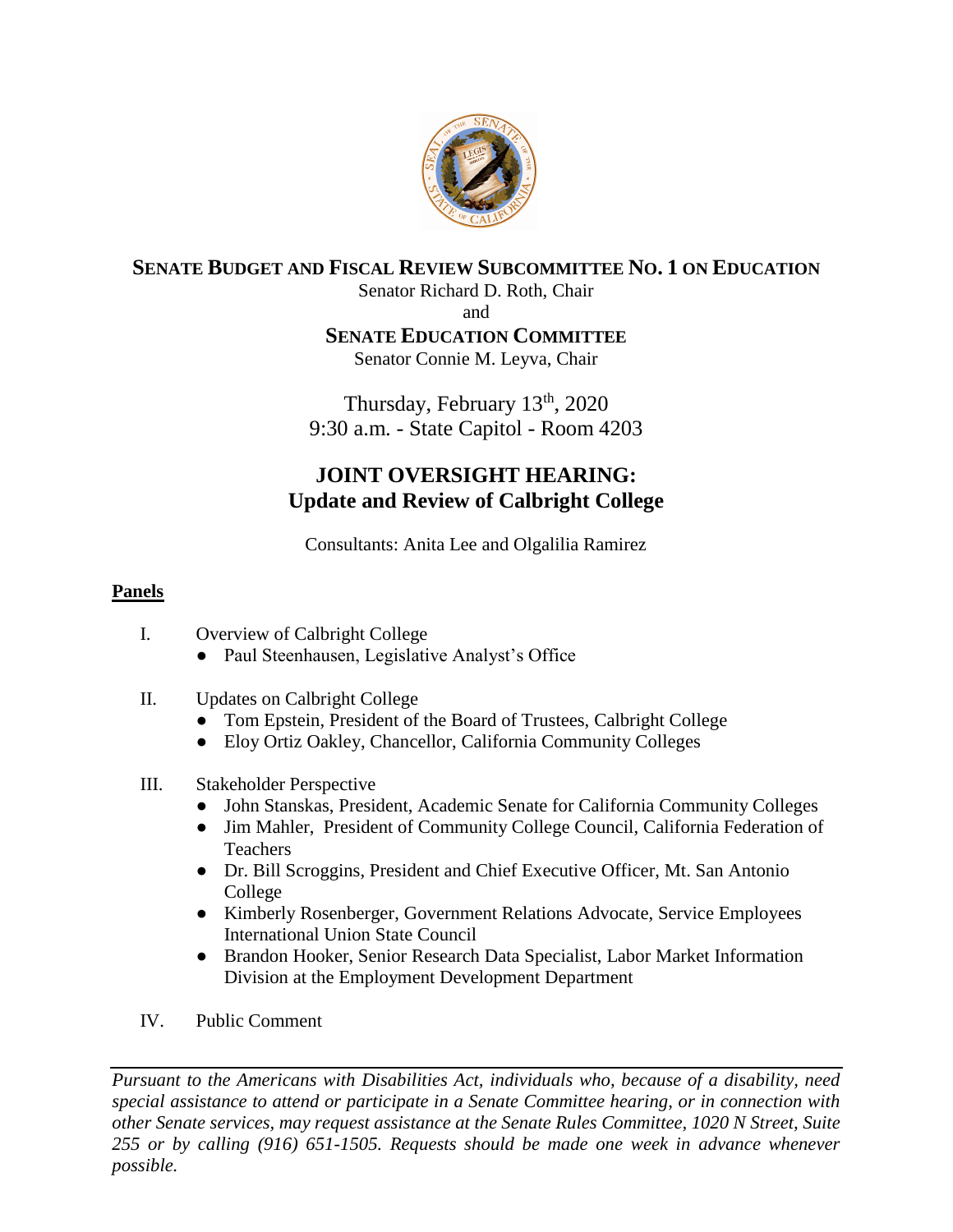## **SUMMARY**

AB 1809 (Committee on Budget), Chapter 33, Statues of 2018, created a fully online community college, known as Calbright College, to be administered and overseen by the California Community Colleges Board of Governors (BOG) who act as the college's Board of Trustees (BOT). The college was established to create accessible, flexible, and high quality online content, courses and programs with labor market value and provide industry-valued credentials for Californians. The proposal sought to help the 2.5 million Californians between the ages of 25 and 34 year olds whose highest educational attainment is either high school or some college. These courses and programs must lead to a pathway offered at a traditional college.

The 2018 budget provided \$100 million Proposition 98 General Fund one-time for startup costs and \$20 million Proposition 98 General Fund ongoing for operations. The startup funding may be spread over a seven-year period and used for technology, building space, and business plan development, among other things.

At the January 13, 2020 BOT meeting, Calbright College Chief Executive Officer (CEO) Heather Hiles resigned, effective March 31, 2020, and will be on leave until that time. On February 11, 2020, the BOT appointed Ajita Menon as interim President and CEO.

#### **BUDGET SPENDING**

As noted above, the 2018 budget provided Calbright College \$100 million Proposition 98 General Fund one-time for startup costs and \$20 million Proposition 98 General Fund ongoing for operations. During the 2018 budget deliberations, the Administration provided the Legislature a breakdown of how funds will be used:

- \$20 million Proposition 98 General Fund ongoing: (1) \$11 million for academic and classified salaries and benefits, (2) \$3 million for technology, (3) \$5 million for program pathways implementation, and (4) \$1 million for professional services.
- \$100 million Proposition 98 General Fund one-time: (1) \$11 million for operating expenses, (2) \$25 million for technology and capital outlay, (3) \$23 million for core functions, (4) \$16 million for scaling efforts, (5) \$5 million for implementation of business plan and accreditation, and (6) \$20 million for research and development.

**Update on Calbright Spending Plan.** In 2018-19 Calbright College spent approximately \$3.4 million Proposition 98 General Fund ongoing, which almost exclusively paid for other operating expenses (\$1.6 million of which was for administrative support for the Foundation for California Community Colleges and \$1.4 million was for consultants). The college did not spend any of the one-time funding.

In 2019-20, Calbright College plans to spend \$19.87 million Proposition 98 General Fund ongoing as follows: (1) \$17.5 million on academic and classified salaries and employee benefits, and (2) \$2.4 million on other operating expenses and technology. Calbright College also plans to spend \$14.8 million in 2019-20 for capital outlay, which is funded by ongoing carryover from the 2018-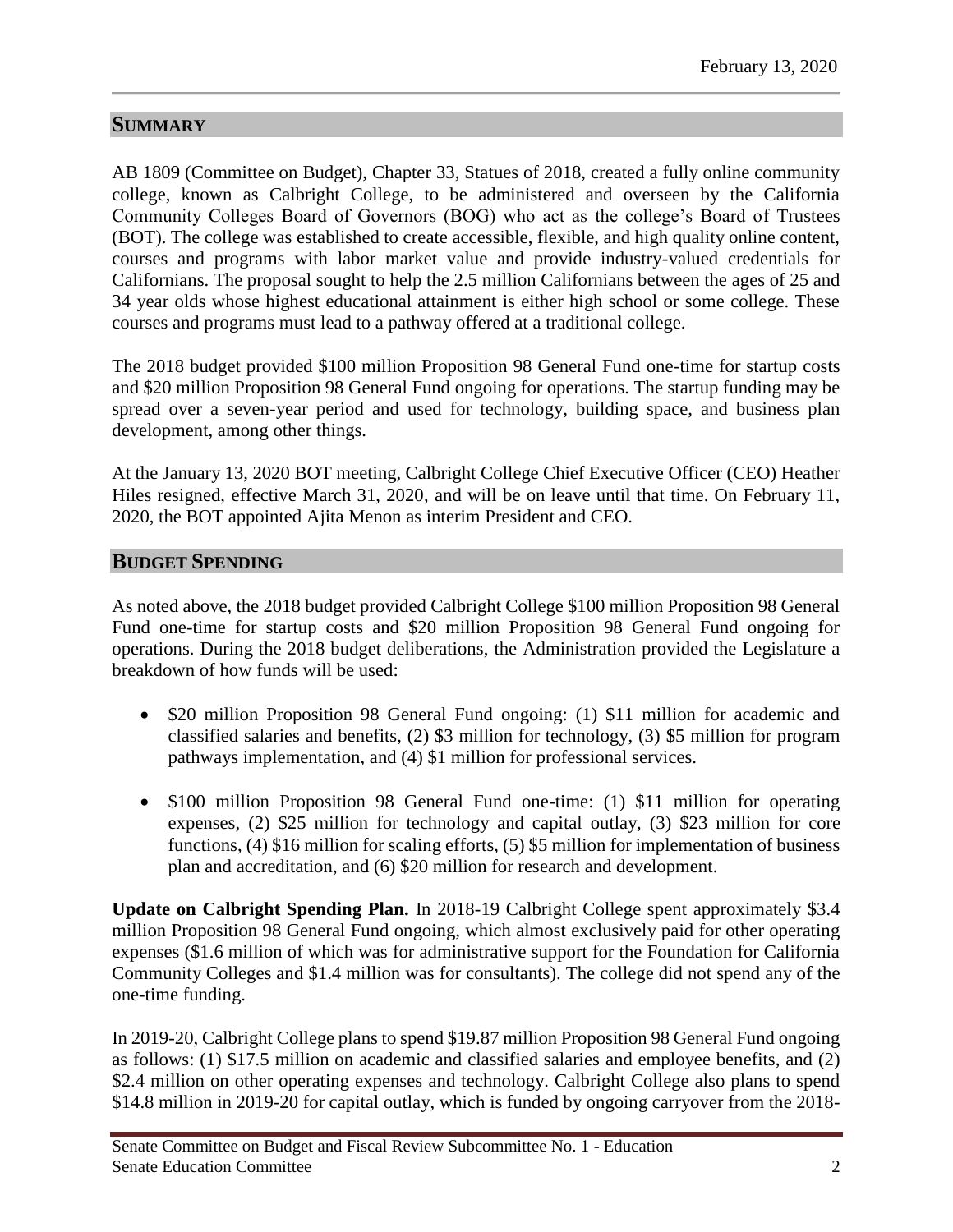19 budget. In addition, Calbright College plans to spend \$15.6 million Proposition 98 General Fund one-time as follows: (1) \$5.5 million on operating expenses and learner supports, (2) \$2.9 million on outreach, and (3) \$7.2 million on technology capital outlay.

The balance of Calbright College's budget is \$84.4 million Proposition 98 General Fund one-time and \$5.2 million Proposition 98 General Fund ongoing from 2018-19 unspent. Based on the milestone report, Calbright intends to expend the remaining one-time funds in Fiscal Year 2021- 22. Staff notes that Calbright College's spending plan does not track neatly with the breakdown that the Administration provided the Legislature during the 2018-19 budget process. From conversations with Calbright College, the Administration's proposal was in place by the original implementation team, and was a point in-time projection of the spending needs and funding uses.

**Cost Per Student.** The milestone report also notes that based on planned enrollment and proposed budget, the cost per student enrolled in college will be approximately \$98,000 in 2019-20 and will decrease to approximately \$1,530 by 2025-26. Calbright College notes that this is because in 2019- 20, it plans to enroll 350 students and in 2025-26 it plans to enroll 22,400 students, and systems and processes are being built and scaled.

**Fifty Percent Law.** Calbright College is required to comply with §84362 of the Education Code, also known as the 50 percent law. The 50 percent law requires districts to spend 50 percent of their general operating budget on salaries and benefits of faculty and instructional aids engaged in direct classroom instruction. During the November  $18<sup>th</sup>$  Board of Trustees meeting, Calbright College noted that the Chancellor's Office will not be evaluating Calbright College for compliance with the 50 percent law because they do not receive apportionment. However, the Chancellor's Office has since clarified with staff that the receipt of apportionment is not a required condition for compliance with the 50 percent law.

Existing law, §84040 of the Education Code, requires each community college district to provide an annual audit of all funds and the fiscal condition of the district to the BOG. The Chancellor's Office determines the amount a district needs to spend to meet the 50 percent law based on these documents. The penalty associated with failing to comply with the 50 percent law is to withhold state apportionment. Calbright College was not evaluated for 2018-19 compliance with the 50 percent law because Calbright did not have specified education expenditures. As described in the *Update on Calbright Spending Plan* section of this report, the college spent \$3.4 million Proposition 98 General Fund for operating expenses. For future years, Calbright College will be subject to the 50 percent law consistent with all California community college districts.

**Financial Reporting.** Existing law, §70901(b)(2) of the Education Code, requires the BOG to provide general supervision over community college districts. The BOG is required to evaluate and issue annual reports on the fiscal and educational effectiveness of community college districts according to outcome measures cooperatively developed by districts, and provide assistance when districts encounter severe management difficulties.

Additionally, Title 5 §58310 of the California Code of Regulations, requires that a designee of the governing board of each community college district submit a quarterly report and present on the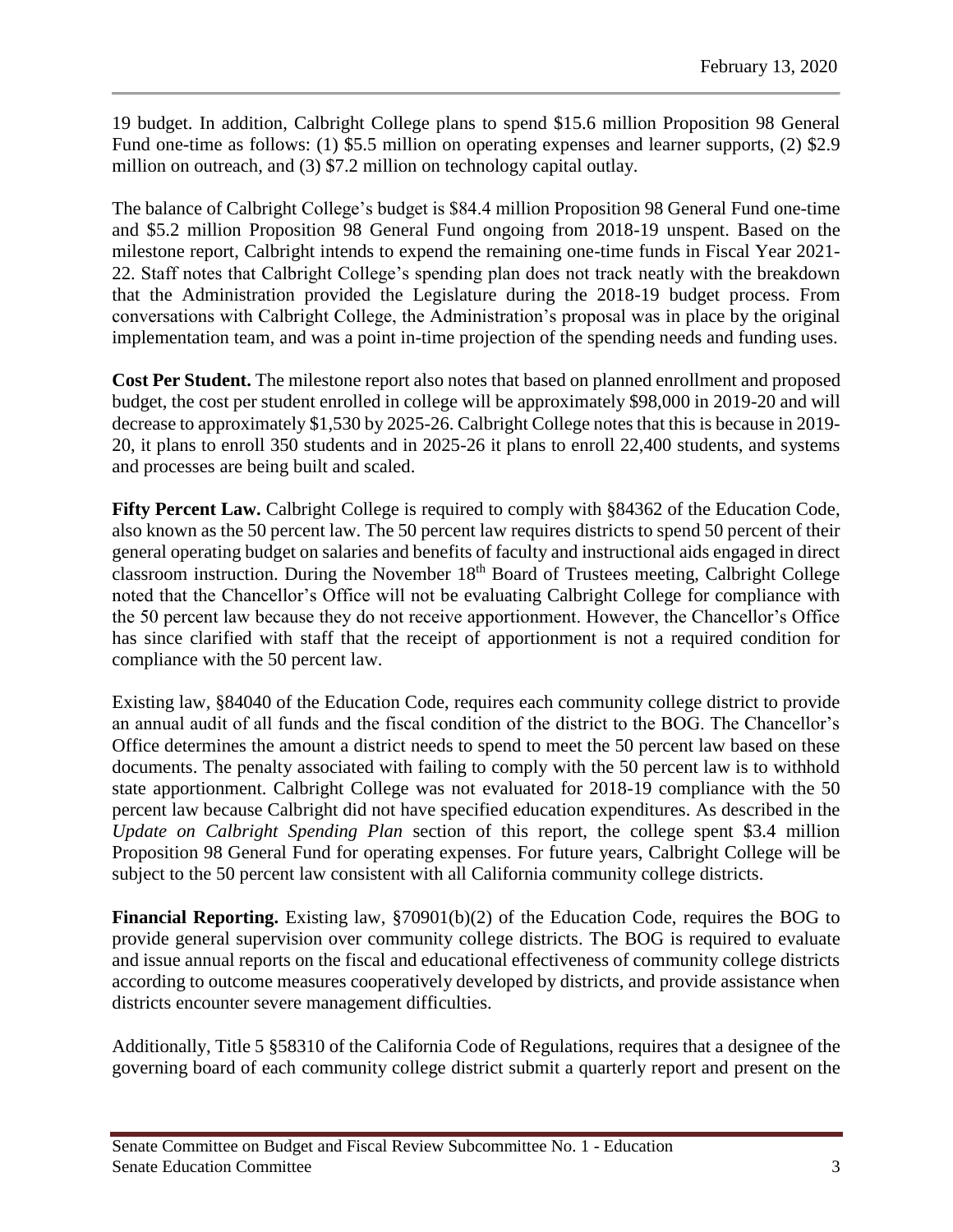financial condition of the district to the district's governing board. The district is also required to submit copies of the report to the Chancellor at least 45 days after each quarter.

Calbright College has informed staff that the college has submitted financial reports for 2018-19 and the first quarter of 2019-20 in the format prescribed by the Chancellor's Office. The college is working to finalize and submit their second quarter of 2019-20 financial report to the Chancellor's Office. The college has also submitted their 2018-19 Report on Audit of Financial Statements to the Chancellor's Office.

The Legislature may wish to ask the Chancellor's Office regarding the BOG evaluation of the college's fiscal and educational effectiveness, pursuant to existing law.

#### **PROGRAMS AND DEGREE**

Initially, Calbright College will provide short-term programs for working adults who have no postsecondary education or industry-valued credentials. Within the first three years, Calbright College is required to develop at least three short-term program pathways linked with industry needs. These pathways must not be duplicative of programs offered at existing community colleges and to be offered under a flexible calendar with open entry and exit times. This means that students are not bound to the traditional start and end dates of the academic calendar (semester or quarter). For every 10 pathways offered by the online college, at least one pathway must be developed in collaboration with an existing community college.

**Competency Based Education.** Existing law requires Calbright College to use competency based education that recognize students' prior learning – this includes military services, registered apprenticeship training, existing industry certifications, or other career experience. Calbright College uses a direct assessment competency based education approach, which involves self-paced learning and evaluation of student achievement based on acquisition of competencies rather than the credit hours or clock hours of instructional time (such as traditional semesters and quarters). Examples of direct assessments include projects, papers, presentations, exams, or portfolios that demonstrate mastery of a desired skill. According to a 2020 Chancellor's Office report, *Recommendations to Encourage the Use and Development of Competency-Based Courses and Programs and Review of the Statewide Approval Process to Offer Online Courses Under a Flexible Calendar*, under the direct assessment approach, programs establish "credit-hour equivalencies" for the student learning outcomes they evaluate and transcripts reflect competency gains rather than grades or credit hours earned.

**Programs.** During the 2018-19 legislative session, the Chancellor's Office announced the first three programs in medical coding, information technology and supervisor roles. Calbright College is currently offering programs in medical coding for professional services, introduction to cybersecurity (Security+), and introduction to information technology support  $(A+)$ . The college is currently not offering a program regarding supervisor roles. Calbright College states that prior to the appointment of the college's current management, a decision was made not to develop the supervisor program because most of the jobs would be in retail, and the estimated wage gains were not significant enough.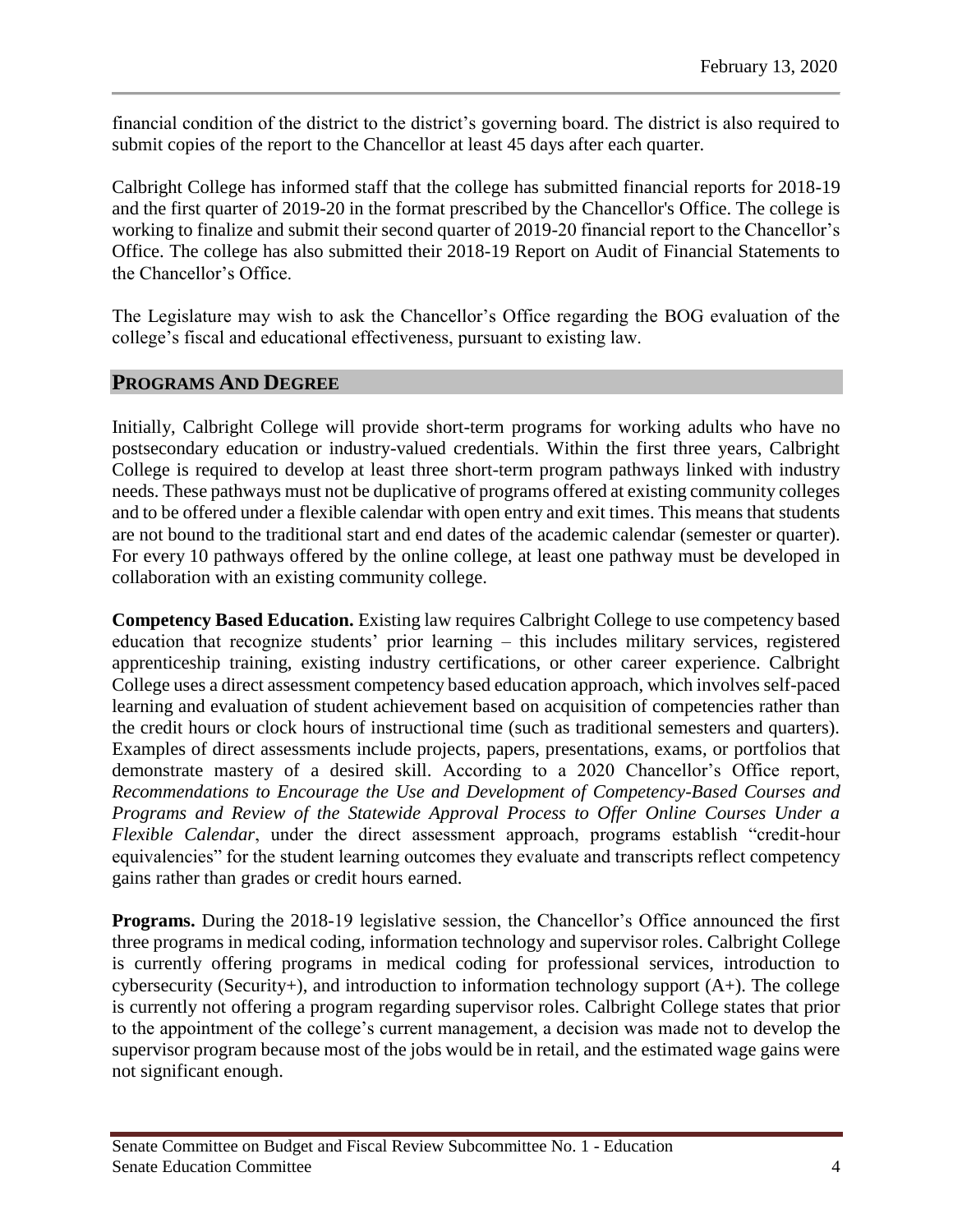**Career Development and College Preparation (CDCP).** Calbright College notes that their programs are non-credit Career Development and College Preparation (CDCP) pathways. CDCP provides instruction in elementary and secondary education, English as a second language (ESL), vocational skills, and workforce preparation that is part of a sequence of related courses leading to a certificate.

**Enrollment.** From October 1 through December 31, 2019, 2,625 students started their applications, 1,412 completed applications, 651 completed orientation, 465 completed their education plan, 449 enrolled in essentials courses, and 20 enrolled in a program pathway. Approximately 40 percent of students selected the IT support program, 20 percent selected the cyber security program, and 40 percent selected the medical coding program.

Of the 450 students that are enrolled in program essentials, 145 students (or 32 percent) are from Los Angeles County, 166 students from Orange, Riverside, Sacramento, San Bernardino and San Diego combined (or 36.8 percent), with the remaining 139 students spread throughout the state.

The chart below displays demographic data regarding enrolled Calbright College students, and compares them to CCC systemwide data from Data Mart.

|                                              | <b>Calbright College</b><br>Percentage | 2018-19 Systemwide<br>Percentage | 2018-19 Systemwide<br>Percentage – noncredit<br>students |
|----------------------------------------------|----------------------------------------|----------------------------------|----------------------------------------------------------|
| <b>Ethnicity</b>                             |                                        |                                  | (noncredit and<br>vocational noncredit)                  |
| None stated                                  | 12                                     | 5.1                              | 12.6 and 12.4                                            |
| Hispanic or Latino                           | 16                                     | 45.3                             | 41.5 and 34.9                                            |
| Asian                                        | 9                                      | 11.5                             | 17.4 and 14.2                                            |
| <b>Black or African</b><br>American          | 18                                     | 5.8                              | 3.2 and 4.9                                              |
| American Indian /<br><b>Alaskan Native</b>   | $\overline{2}$                         | 0.4                              | $0.24$ and $4.0$                                         |
| Native Hawaiian or Other<br>Pacific Islander | $\overline{0}$                         | 3.0                              | $0.2$ and $0.4$                                          |
| White                                        | 37                                     | 25.2                             | 22.3 and 28.0                                            |
| Multi-ethnicity                              | N/A                                    | 3.9                              | 10.6 and 1.7                                             |
| <b>Age Range</b>                             |                                        |                                  | (noncredit and<br>vocational noncredit)                  |
| Less than 20 years old                       | 0.9                                    | 28.9                             | 14.5 and 3.7                                             |
| Age 20-24 years old                          | 7.3                                    | 28.9                             | 10.4 and 11.2                                            |
| Age 25-39 years old                          | 49.1                                   | 26.9                             | 25.5 and 36.8                                            |
| Age 40 and above                             | 42.7                                   | 15.3                             | 49.5 and 48.4                                            |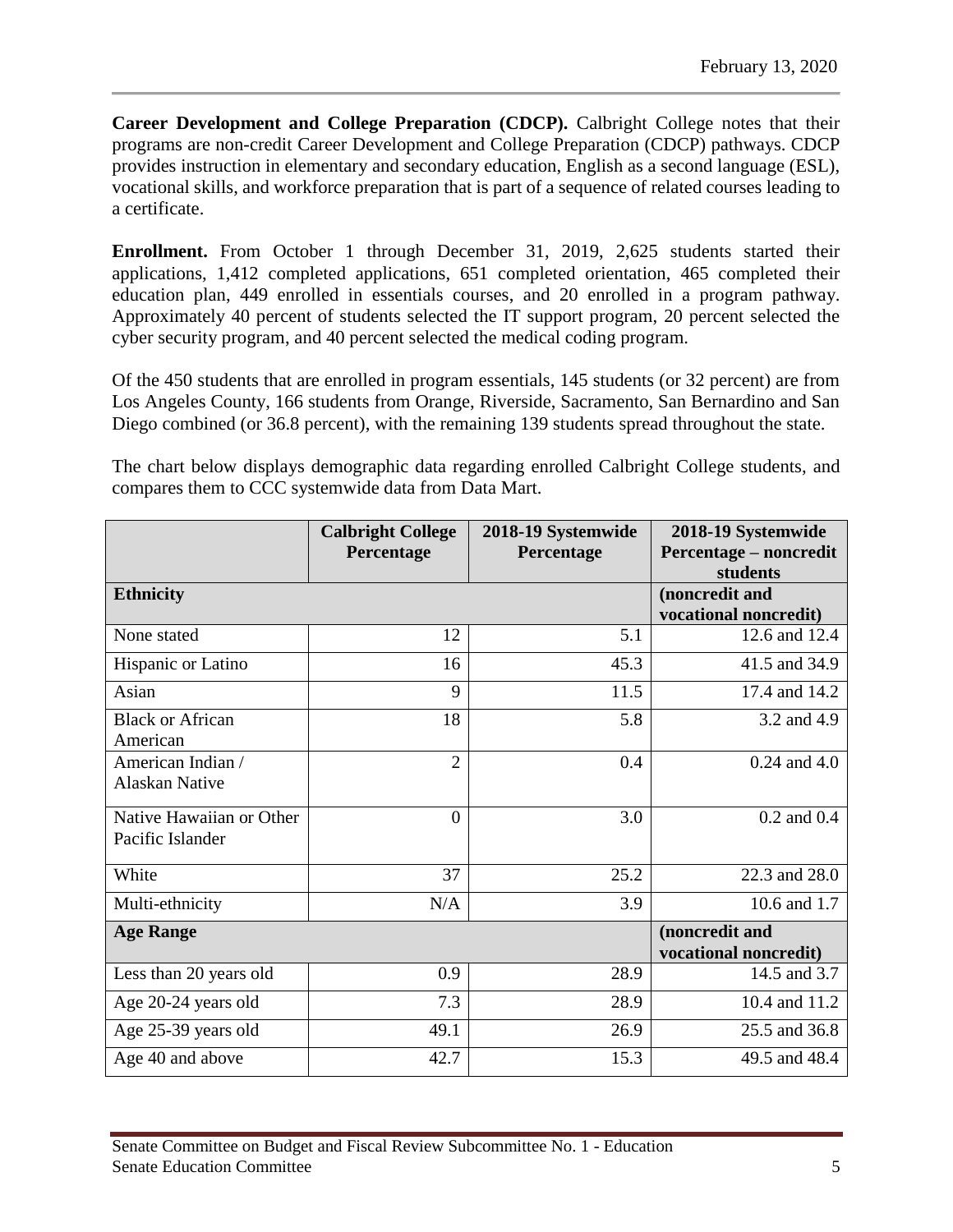| <b>Higher Education</b><br><b>Attainment Level</b>            |    | <b>Percentage of</b><br>students in Spring<br>2019 | <b>Percentage of</b><br>noncredit students in<br>Spring 2019 |
|---------------------------------------------------------------|----|----------------------------------------------------|--------------------------------------------------------------|
| No response                                                   | 20 | 15.3                                               | 42.4                                                         |
| Bachelor's degree or<br>higher                                | 24 | 8                                                  | 15.1                                                         |
| No degree                                                     | 47 | 71.6                                               | 25.1                                                         |
| Associated degree                                             | 9  | 4.1                                                | 3.9                                                          |
| <b>High School Education</b><br>Level                         |    | <b>Percentage of</b><br>students in Spring<br>2019 | <b>Percentage of</b><br>noncredit students in<br>Spring 2019 |
| Received a H.S. diploma<br>in the US                          | 74 | 62.2                                               | 14.6                                                         |
| Passed H.S. equivalency<br>test and received a<br>certificate | 10 | 3.6                                                | 1.9                                                          |
| Received a diploma or<br>from a foreign secondary<br>school   | 11 | 4.7                                                | 8.1                                                          |
| Received a Certificate of<br>California HS<br>Proficiency     | 1  | 1.2                                                | 0.5                                                          |
| Enrolled in adult School                                      | 1  | 0.5                                                | 1.7                                                          |
| Not a graduate of, and no<br>longer enrolled in H.S.          | 3  | 2.4                                                | 11.1                                                         |

**Associate Degree in General Studies.** The Calbright College Milestone Report, which was released on August 1, 2019, notes that it will offer an Associate Degree in General Studies.

Calbright College announced it will seek accreditation initially through the Distance Education Accrediting Commission (DEAC) and in the long-term will seek accreditation through Accrediting Commission of Community and Junior Colleges (ACCJC). ACCJC requires that an institution offer an associate degree with appropriate general education and area of studies. Accreditation is described more in depth later in the agenda. Calbright College has informed staff that the purpose of the associate degree in general studies is to meet standards for regional accreditation, and that it is not the intent of the college to expand associate degree offerings. However, it is unclear if an associate degree in general studies will meet ACCJC standards or if a four-year institution will accept credits associated with this degree.

# **INDUSTRY AND EMPLOYER NEEDS**

Education Code §75007 (b)(2) specifies that while Calbright College seeks accreditation, California Workforce Development Board (CWDB) and the Employment Development Department (EDD) shall determine whether programs offered by the online college have job market value to California industries by utilizing existing programmatic review process. It is unclear if Calbright College has worked with CWDB and EDD, and whether they have determined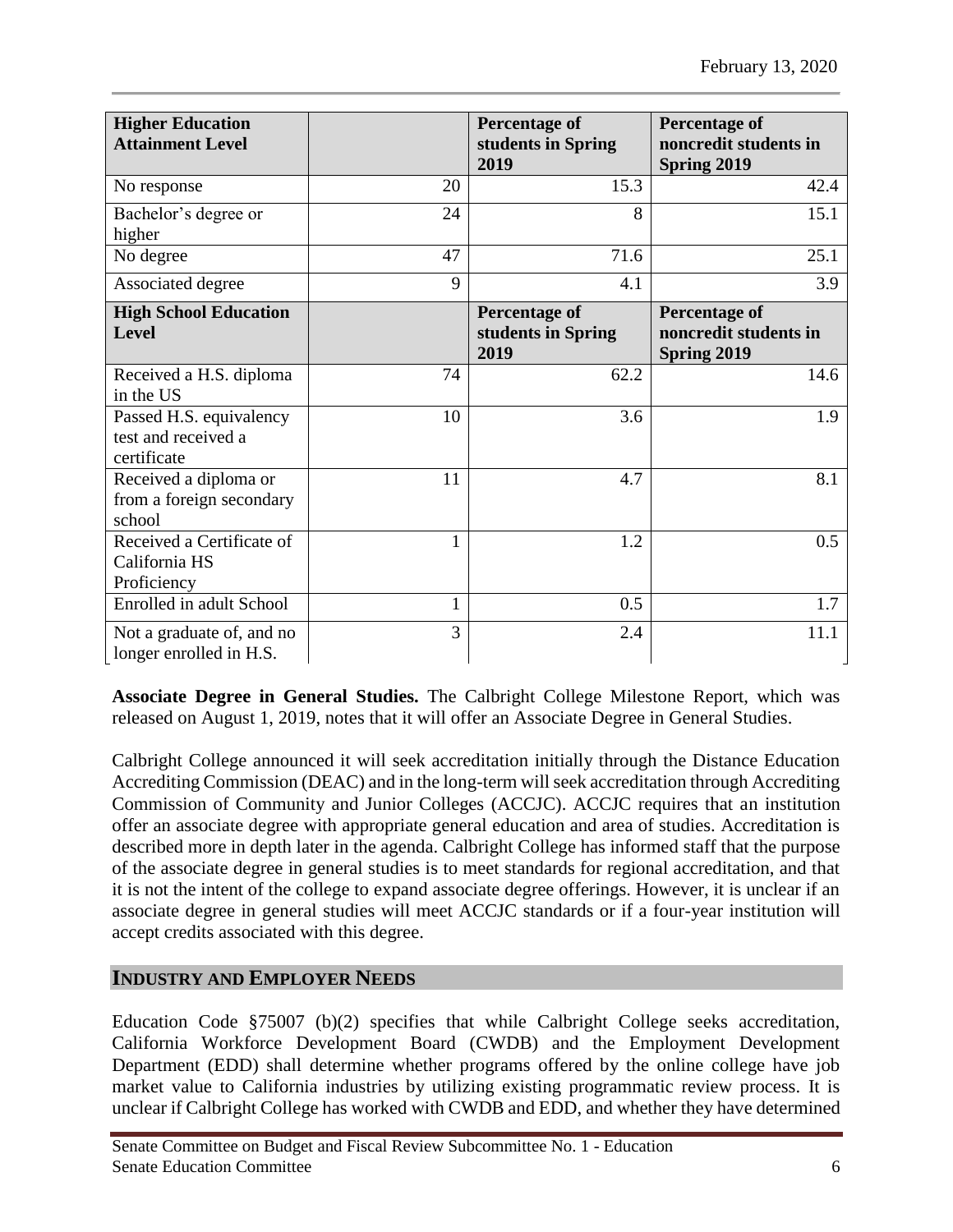whether these programs have job market value. As of early January, CWDB staff indicated that they did not receive contact from Calbright College on this matter.

The Chancellor's Office requested Calbright College provide labor market information to the Chancellor's Office during their program review and approval process. Staff requested a copy of the labor market data that was submitted and reviewed, however, the Chancellor's Office notes that "they did not maintain a copy as the information was not required to be chaptered at the state."

The Chancellor's Office operates under a data sharing agreement with the EDD to collect wage and employment data for program graduates. This information is provided to colleges and the Chancellor's Office through Launchboard, and to the public through the Student Success Metrics and Salary Surfer. Salary Surfer uses the aggregated earnings of graduates from a five-year period to provide an estimate on the potential wages to be earned two and five years after receiving a certificate or degree in certain disciplines. However, a 2017 Legislative Analyst's Office (LAO) Report, *Effects of Increases in Noncredit Course Funding Rates*, which reviewed career development and college preparation (CDCP) programs, notes that "the CCC Student Success Scorecard measures completion of certificates, degrees, or transfer within six years for students who initially enrolled in CDCP courses, but the Salary Surfer, which shows earnings of certain CCC graduates, as well as CCC's basic skills outcomes tracking tool, exclude noncredit students." Calbright College's programs are noncredit CDCP.

**Job and Salary Projections.** Calbright College notes that they are working with the Chancellor's Office to formalize their relationship with EDD. They also note that they consulted with data from EDD to help establish the first three job training programs. According to Calbright College's milestone report, an estimated 11,000 new medical coder jobs will be added between 2017 and 2024. The milestone report also cited a CompTIA report, *Cyber States 2018*, which states that 400,000 technology jobs were posted in California 2017.

According to the Centers of Excellence (COE) for Labor Market Research, which provides labor market research for community colleges, notes that the 2018 median pay for medical records and health information technicians was approximately \$45,000. COE notes that the median wage for a computer user support specialist, who has some college and no degree, is approximately \$53,500.

In April of 2018, the Chancellor's Office and the Service International Employees Union - United Health Workers (SEIU-UHW) announced a potential partnership with Calbright College to develop a medical coding program for their members. However, in 2019, SEIU-UHW instead partnered with Western Governors University (WGU) for a medical coding program.

**Business Partnerships.** Calbright College has stated that they will announce their first business partnerships in 2020. The college notes that it will target large-scale private employers. As noted earlier, 20 students are currently enrolled in the program pathways; the Legislature may wish to consider the timing of when students are ready to be placed in an apprenticeship or internship and when the employer partnerships are formalized. Additionally, the Legislature may wish to consider where students are located and where the business partnerships and apprenticeships are, and if this may impact access to training. Lastly, the Legislature may wish to ask how Calbright College is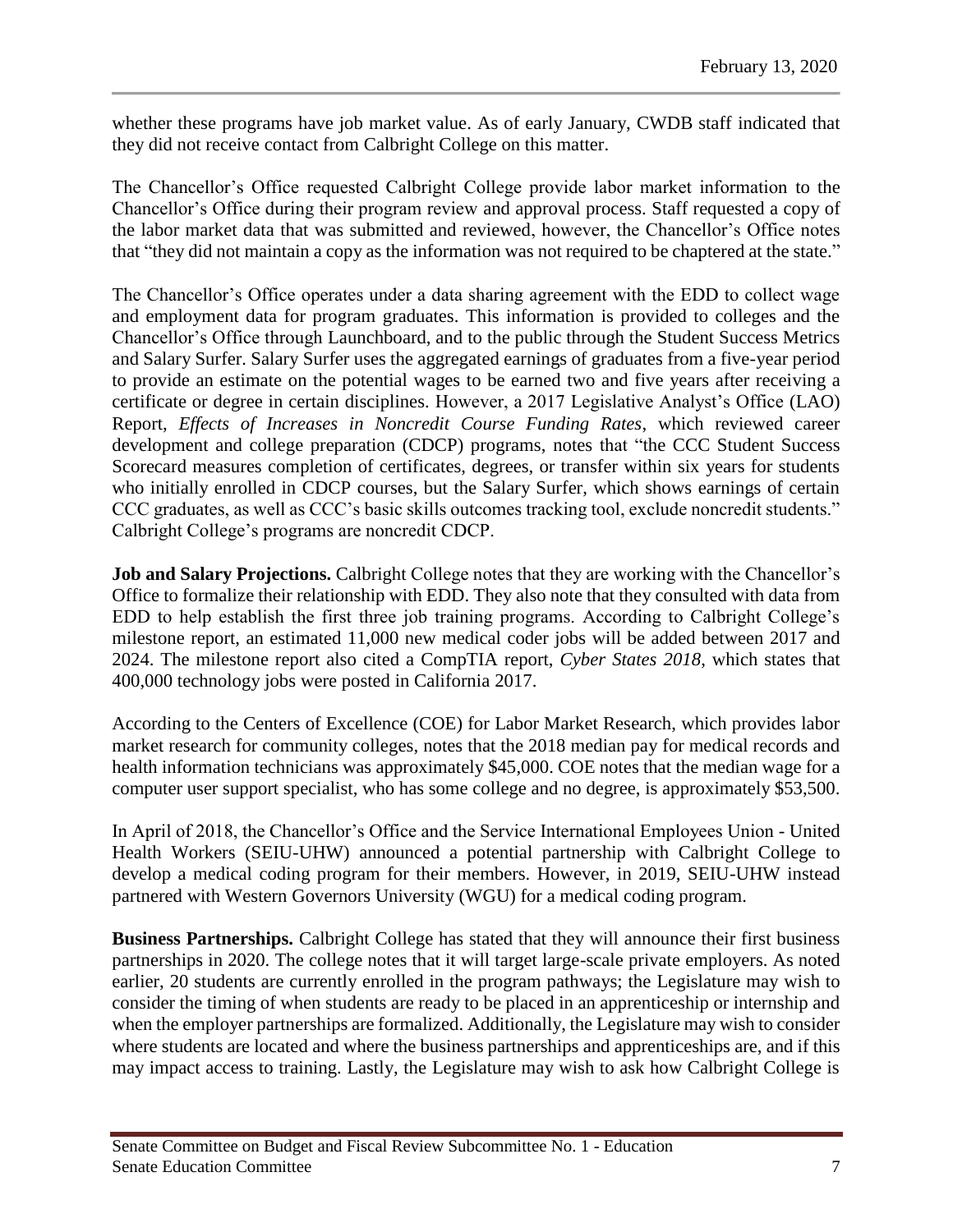working with local workforce investment boards and labor organizations to address local workforce needs and employee upskilling.

#### **PROGRAM AND DEGREE DUPLICATION**

Existing law, §75001(d)(1) of the Education Code, specifies that Calbright College must create new programs that are not duplicative of programs offered at other local community colleges. Existing law,  $$75001(f)(1)$  and (2) of the Education Code, also specifies that it is the intent of the Legislature that the college create unique content and deliver it in a manner that is not duplicative of programs offered at other local community colleges. For each new program, created the Chancellor's office must notify the Legislature and the Department of Finance on how the program is not duplicative of programs offered at other colleges.

**Programs.** Calbright College currently offers programs in medical coding, cyber security and information technology. Many community colleges currently offer programs in these areas. The Academic Senate provided staff with the following non-exhaustive list of programs that may be similar:

- Medical Coding
	- o Santa Barbara College: A fully online program available to students statewide and features a certificate of achievement that is available through the California Virtual Campus – Online Education Initiative (CVC-OEI).
- Cybersecurity
	- o Merritt College: An online degree and certificate program.
	- o San Diego Continuing Education: A competency based noncredit program.
	- o Cosumnes River College, Fresno City College, Pierce College and Cerro Coso College partnership: A fully online program, available to students statewide, and offers online certificates of achievement through the CVC-OEI.
- Introduction to Information Technology and Support:
	- o Cerro Coso College: A fully online program, available to students statewide, and features a fully online certificate of achievement through CVC-OEI.
	- o San Diego Continuing Education: An interactive competency based online microcredential academy that is free, fully online, and offers flexible scheduling. This program is set to launch in the fall of 2020.

Certificates of achievements (COA) are short programs of study designed for students wishing to enter a new career or enhance their current job skills. Typically, COAs focus on major courses and do not include general education coursework. In many cases, COA coursework can also satisfy Associate Degree or Associate Degree for Transfer (ADT) requirements.

The Chancellor's Office states that the courses and programs highlighted by the Academic Senate do not use direct-assessment competency-based education, do not have an open entry and exit enrollment, do not offer a Career Development and College Preparation (CDCP) Competency Certificate, and are not non-credit programs (except for the San Diego cyber security program).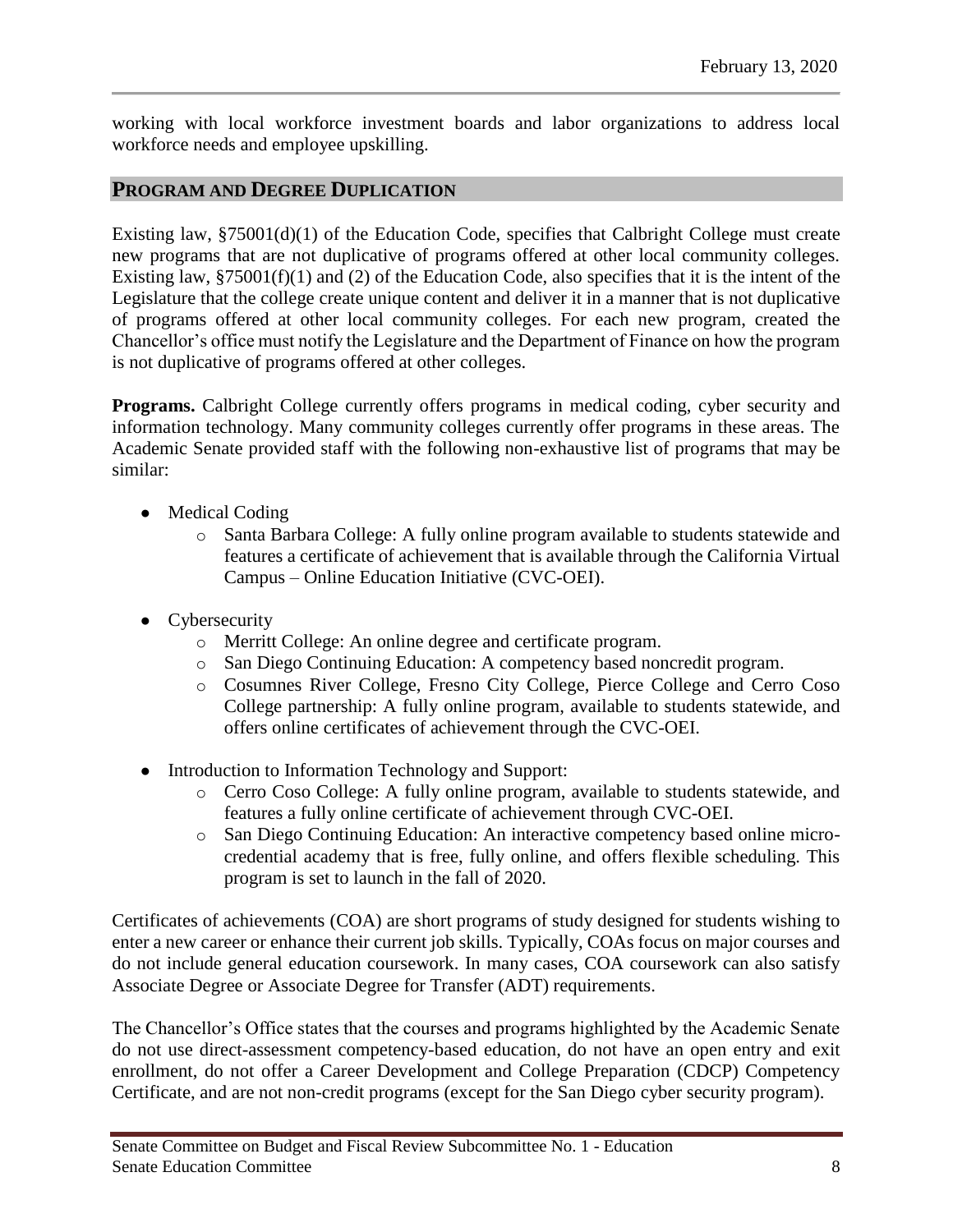On September 30, 2019, the Chancellor's Office notified the Department of Finance and the Legislature that the "combination of the Calbright College programs' design elements involving competency-based learning, asynchronous self-paced learning, applied learning, and statewide online platform, establish that the programs are not duplicative of programs offered at other community colleges." The Chancellor's Office notes that while these individual elements may be implemented in existing programs, no existing program includes all of these elements.

The Chancellor's Office further states that statute did not define "not duplicative," and determined that it "not intended to be so broad as to preclude any overlap between Calbright College programs and other community college programs… statute does not require all content to be unique."

The Chancellor's Office further states that "while it may not be clear at this time where the line will be between a Calbright College program that is not duplicative and Calbright College program that is duplicative, this line will be clearer overtime as the Chancellor's Office considers additional Calbright College programs."

However, according to the Academic Senate of the California Community Colleges letter dated October 7, 2019, "California Code of Regulations Title 5 defines an 'education program' as 'an organized sequence of courses leading to a defined objective, a degree, a certificate, a diploma, a license, or transfer to an institution of higher education' In order for a program to be 'nonduplicative,' the program must consist of unique content, regardless of how the content is delivered. Any program that currently exists at any college, regardless of mode of delivery, would be a duplicative program."

The Legislature may wish to consider whether the Chancellor's Office and Calbright College's interpretation of duplication is consistent with the Legislature's intent. The differences in interpretation of duplication among stakeholders has led to confusion in the field, particularly among faculty and community colleges. In order to ensure compliance with statute and legislative intent of the college, the Legislature may wish to clarify the definition of duplication.

**General Studies Associate Degree.** According to the milestone report, Calbright College believes that the associate degree in general studies will not be duplicative of associate degrees at other community colleges. However, according to an August 5, 2019 letter, the Academic Senate for California Community Colleges stated that general studies degrees do not exist at other colleges because "Title 5 §55063 was amended in 2009 to clarify that a degree requires both a specific area of focus – an area of emphasis or a major- and general education; under Title 5, a degree cannot consist solely of general education… After 2009, colleges were required to delete general studies degrees as inappropriate to meet student needs." Furthermore, ACCJC accreditation standards require "all degree programs include focused study in at least one area of inquiry or in an established interdisciplinary core."

The Chancellor's Office has not received a request from Calbright College to offer a general studies associates degree. If the Chancellor's Office receives a request to approve an associate's degree from Calbright College, the Academic Affairs Division will evaluate against all requirements for degree offerings, as is required of all colleges.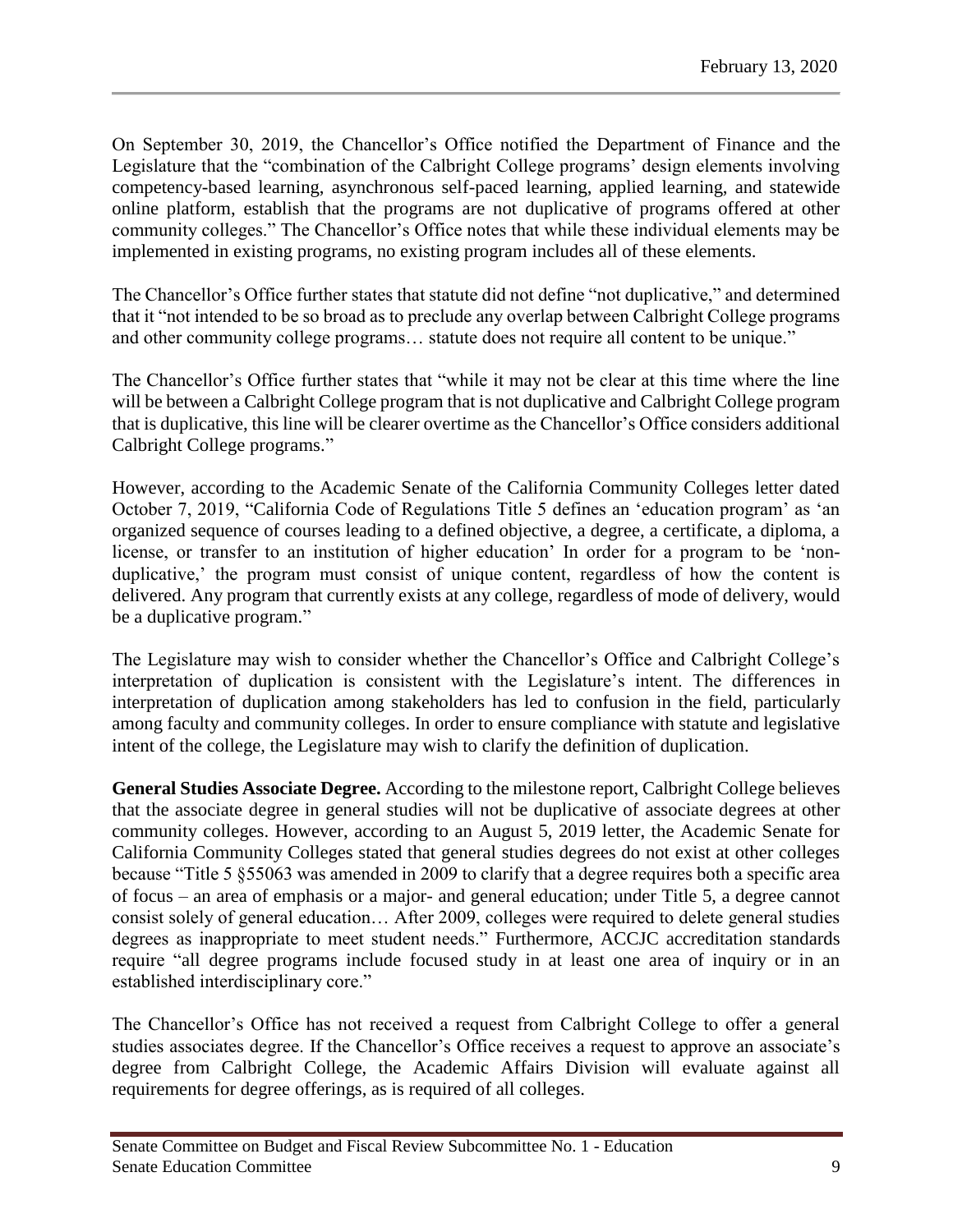The Legislature may wish to consider if offering a general studies associate degree is appropriate given Title 5 regulations and ACCJC accreditation standards. Furthermore, the Legislature may also wish to consider Calbright College's interpretation of duplication in the context of the associate's degree in general studies compared to the other programs the college offers. Specifically, the Legislature may wish to ask how Calbright determined that the associate degree in general studies is not duplicative.

# **ACCREDITATION**

Accreditation is a voluntary, non-governmental peer review process used to determine academic quality. Accrediting agencies are private organizations that establish operating standards for educational or professional institutions and programs, determine the extent to which the standards are met, and publicly announce their findings.

Under federal law, the United States Department of Education (USDE) establishes the general standards for accreditation agencies and is required to publish a list of recognized accrediting agencies that are deemed reliable authorities on the quality of education provided by their accredited institutions. There are three basic types of accreditation:

- a) *Regional Accreditation*. There are six USDE-recognized regional accrediting agencies. Each regional accreditor encompasses public, the vast majority of non-profit private (independent), and some for-profit postsecondary educational institutions in the region it serves. California's regional accrediting agency is separated into two commissions: the Accrediting Commission for Community and Junior Colleges (ACCJC) and the Senior College and University Commission (WASC-Sr.).
- b) *National Accreditation*. National accreditation is not based on geography, but more focused to evaluate specific types of schools and programs. National accreditation is designed to allow nontraditional colleges (trade schools, religious schools, certain online schools) to be compared against similarly designed institutions. Different standards and categories are measured, depending on the type of institution.
- c) *Specialized/Programmatic Accreditation*. Offered by accrediting agencies that represent specific fields of study, these agencies do not accredit entire colleges but instead accredit the programs within colleges that prepare students for the specific field or industry. In most cases, specialized accreditation alone does not enable participation in state and federal financial aid programs.

The ACCJC is the regional accrediting agency for California community colleges. It accredits institutions in the western region of the country (California, Hawaii, and U.S. territories) which have as a primary mission the granting of associate degrees, but which may also award certificates and other credentials.

Colleges that offer predominantly distance or correspondence education may seek accreditation from the Distance Education Accreditation Commission (DEAC). DEAC is recognized by the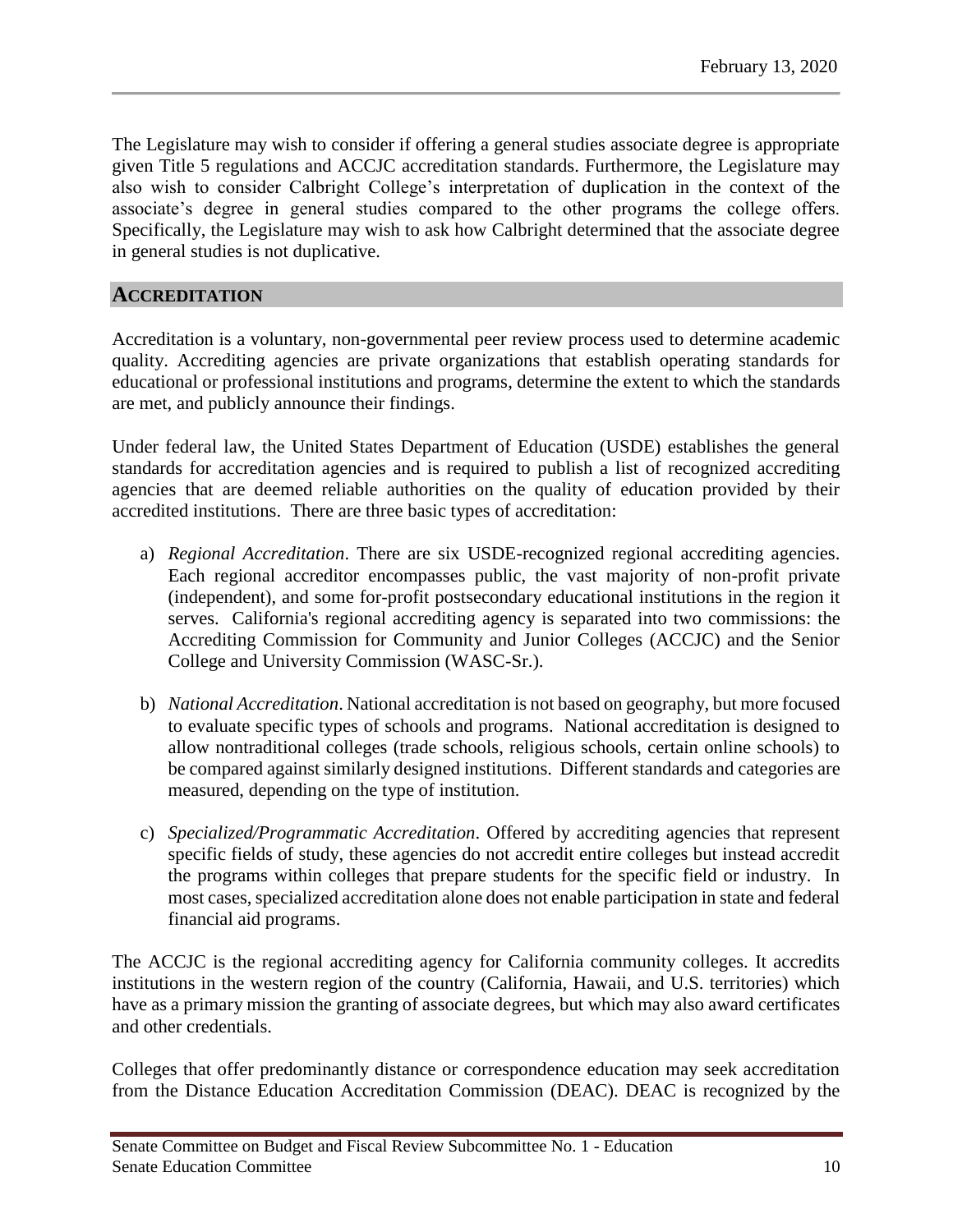USDE as a national accrediting agency for distance education institutions. National accreditation is popular among online colleges as well as technical training, vocational and professional certification programs.

Students attending an unaccredited college may experience limitations including being ineligible to sit for some applicable licensure examination or for government financial aid programs. Additionally, a degree program that is unaccredited or a degree from an unaccredited institution is not recognized for some employment positions.

Existing law requires the college seek accreditation and meet requirements for student to become eligible for federal and state financial aid. Statute also requires the College to provide evidence of having achieved pre-accreditation by April 1, 2022 and full accreditation from an agency recognized by the USDE by April 1, 2025. Calbright College had considered seeking accreditation from both the ACCJC and DEAC. It appears that the college has moved forward with the DEAC and it is unclear whether it plans to pursue ACCJC accreditation in the future. The accreditation process takes 18-24 months for DEAC. While Calbright College is seeking accreditation, current law requires the College to inform potential and enrolled student regarding the implications of taking courses prior to accreditation and how the college will help students rectify this issue in the future.

# **MILESTONES**

**Several Milestones and Reporting Requirements for College.** Existing law requires the online college to meet certain program, administrative, and accreditation milestones within the first seven years. For example, by July 1, 2019, the college must:

- 1. Develop a seven-year implementation plan, validate a business plan, and develop three program pathways.
- 2. Develop internal business processes and personnel policies, such as hiring, salaries, and evaluations, and establish outcome goals including job classifications.
- 3. Map the student experience.
- 4. Develop an accreditation plan.
- 5. Create a statewide outreach plan, which includes working with immigrant groups and community based organizations.
- 6. Define the duties for instruction support, program development and other student experiences.
- 7. Establish a process for recognition of prior learnings.
- 8. Enroll students by the last quarter of 2019.

According to responses from Calbright College, the college believes it is in progress to meeting these statutory milestones. The remaining milestone goals and Calbright's stated progress towards them are described the attachments titled, "*California Online Community College Act*" and "*Statutory Milestone Update*."

Existing law, §75011 of the Education Code, requires the college to report by August 1, 2020, regarding start up milestones, including enrollment and program pathways. The college is also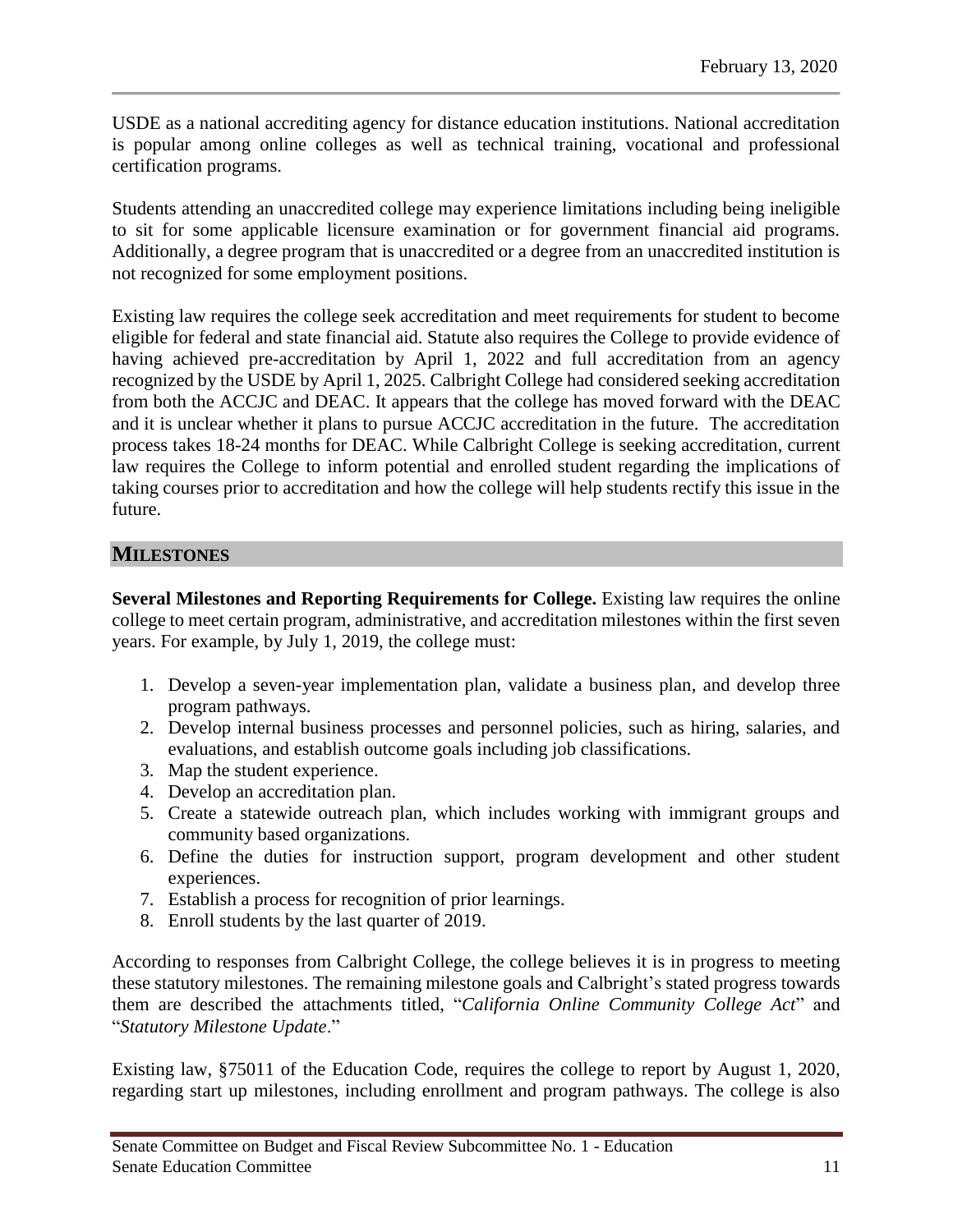required to report by August 1, 2021 regarding startup milestones, including student enrollment, the number of designed programs, and student outcomes. This report will be a comprehensive status report on the college's activities and outcomes, including information regarding student employment and earning gains after completion of programs as well as other student success metrics, and a qualitative description of the college's efforts and progress to reach and serve working adults.

In addition, by August 1, 2022 and each year thereafter, the college must also report on the progress on transition planning for the scaling phase and qualitative description of innovative teaching and student support practices and technologies developed by the college.

By January 1, 2026, an independent evaluator must assess Calbright College regarding progress on program production, relationships with industry partners and student success outcomes.

### **STUDENT AND EMPLOYMENT SERVICES FEES**

**Student Fees.** Existing law authorizes Calbright College to establish an affordable fee structure that is equivalent to or less than fees charged by traditional community colleges. Students must also be eligible for fee waivers such as the College Promise Grant. The enrollment fees at the CCCs are the lowest in the country, at \$46 per unit, and have not changed since 2012-13. During the 2018-19 budget deliberations, the Chancellor's Office stated that Calbright College's new fee structure could be an experimental, subscription-based flat rate for a set time period (or academic term). Prior to establishing the fee structure, the college must notify the Legislature and the Department of Finance 60 days before the effective date of the structure.

According to the Milestone Report, it is the college's goal to offer free programs to students. However, information regarding this was not found on the college's website, and the "financial aid" tab for students was under construction. Calbright College notes that they are offering noncredit Career Development and College Preparation (CDCP) pathways, and since students are not earning credit, students are not charged credit fees. Additionally, Calbright College staff has indicated that they will pay for students' credential examination fees.

**Employment Services Fees.** Calbright College notes that once a student achieves their student learning outcomes, the student will be placed in a paid apprenticeship or internship. The milestone report states that the college intends to generate revenue through employment services fees. These fees include:

- 1. Employer of Record Services Fees: Calbright College will contract with employers to act as the employer of record, such as workers' compensation, during the student's paid apprenticeship. The target indirect costs will be between 15 percent and 30 percent of direct costs.
- 2. Job Placement Fees: Employers who employ a Calbright College graduate, and who do not participate in the apprenticeship phase, will pay a 15 percent placement fee on the first year base compensation for the position.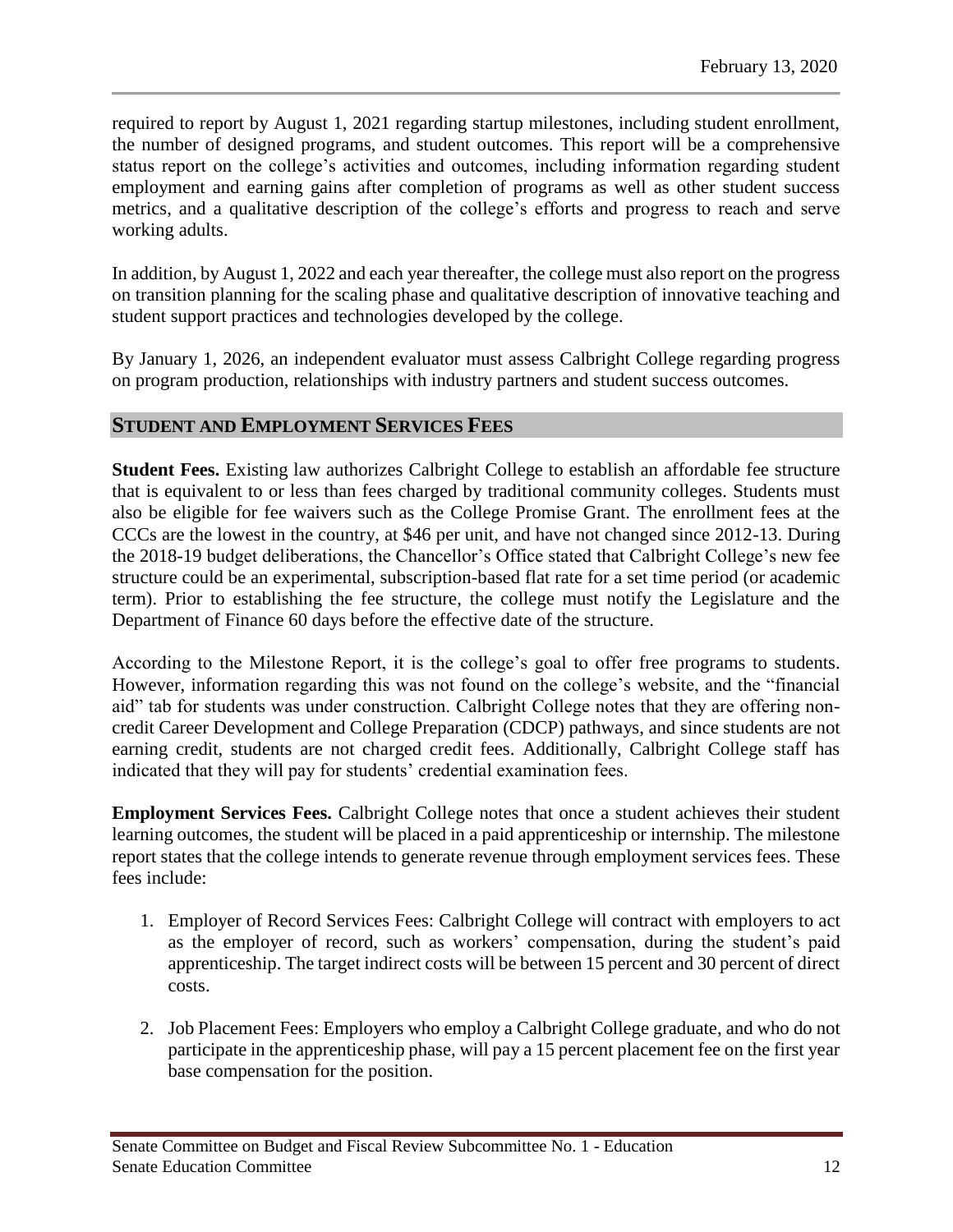As noted earlier, Calbright College has not finalized their employer partnerships, and therefore it is unclear what the employment services fee will be or how much students will earn on their paid apprenticeships or internships. Calbright College notes that most of their students are working adults, which is why they are interested in the flexible course schedule that Calbright offers. The Legislature may wish to consider how students will be able to schedule their paid internships and apprenticeships when many students are working adults.

The Legislature may also wish to consider what the rationale is for authorizing Calbright College to offer an alternative fee structure if the college is currently offering free programs through the CDCP programs. The Legislature may wish to ask Calbright College if it plans to change its fee structure or program offerings, such as credit programs.

### **GOVERNANCE**

Existing law specifies the Community College Board of Governors (BOG) serve as the Board of Trustees (BOT) of Calbright College. The 17-member BOG is appointed by the governor and formally interacts with state and federal officials and other state organizations. Existing law states that the BOG is expressly determined to not have a conflict of interest in the administration of Calbright College.

Unlike the BOG, each of the 72 community college districts has a locally-elected BOT, responsive to local community needs and charged with the operations of the local colleges, and typically serves four-year terms. Local BOT are elected either at large from the community college district boundaries or based on each trustee areas in the community college district.

Under this model, the BOG both oversees the entire statewide system and all 114 colleges, as well as manage the activities of Calbright College such as hiring of personnel and faculty, and curriculum development. Many Calbright College BOT meetings have been held on the same day as the BOG meetings, which have created time constraints in deliberating the college's activities. Additionally, the BOG have also met to discuss Calbright College's activities on the same day the Calbright College BOT have met. In recent BOG's meetings, several board members as well as the public have questioned whether the BOG were the appropriate entity to act as the BOT to oversee the activities of Calbright College. While existing law expressively states that the BOG does not have a conflict of interest in the administration of Calbright College, the Legislature may wish to consider whether it is appropriate to have BOG and BOT meetings on the same day, especially when both meetings will be discussing Calbright College's activities, or if this blurs the line of accountability and oversight.

As noted earlier, at the January 13, 2020 BOT meeting, Calbright College Chief Executive Officer (CEO) Heather Hiles resigned, effective March 31, 2020, and will be on leave until that time. On February 11, 2020, the BOT appointed Ajita Menon as interim President and CEO.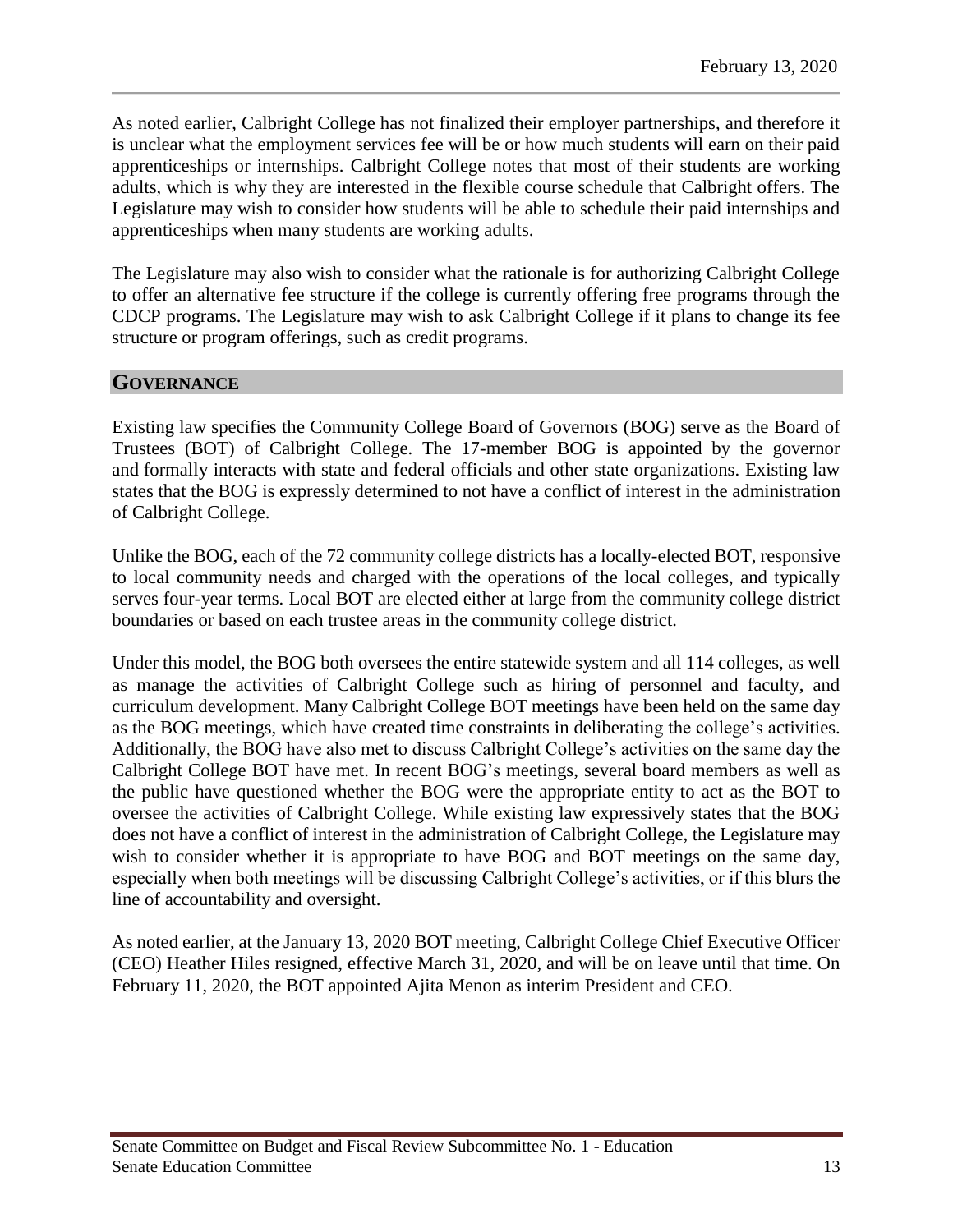# **STAFFING AND HIRING**

Existing law specifies that Calbright College's chief executive officer is authorized to hire sufficient number of qualified faculty that meet minimum qualifications established by the college. Existing law also states that the BOG must employ and assign all personnel consistent with the minimum standards and establish employment practices, salaries and benefits for all employees. Existing law requires the BOG to contract with a community college district BOT for the purpose of establishing a separate collective bargaining agreement for Calbright College employees pursuant to the Educational Employment Relations Act. This allows faculty and staff to negotiate salaries, health, benefits, working conditions, class size, among others.

**Staffing and Hiring Update.** Calbright College has an agreement with South Orange Community College District (SOCCD) to provide support and consultation services, additionally the milestone report identifies SOCCD as the partner to assist the college for the purposes of collective bargaining. At this time, the college has hired 31 administrators and two classified employees. The college has not hired full-time faculty nor have they established an academic senate or collective bargaining agreement.

Calbright College's BOT considered an item to hire faculty at their December 2019 and January 2020 board meetings, however, the items were not acted on. These items considered hiring two instructors, two learner coaches and one counselor. While each community college district may have different hiring processes and procedures, §87360 (b) of the Education Code states that "hiring criteria, policies, and procedures for new faculty members shall be developed and agreed upon jointly by representatives of the governing board, and the academic senate, and approved by the governing board."

According to the SOCCCD administrative regulation (AR) 4011.1, two thirds of the recruitment committee must be full-time faculty. Additionally, depending on the local process, discipline faculty may be involved in writing the job description, determining additional desirable or preferred qualifications, and applicant screening criteria. AR 4011.1 states that departmental faculty have 10 business days to review and comment on the job announcement draft and prepare a list of qualifications for the positions. The departmental faculty may also recommend supplementary duties and responsibilities. AR 4011.1 also states that at least two discipline experts from the committee shall determine which applicants meet minimum qualifications as described in the job announcement and in accordance to the minimum qualifications as determined by the BOG.

It is unclear if faculty were involved in Calbright College's initial hiring committee, interviews, development of the job descriptions, or other hiring processes. In the legislative findings and declarations section of Calbright College's authorizing statute, it states that "California recognizes the dedication of every faculty member, classified staff member, manager and administrator of the Community College system toward support the success of California's community college students. As dedicated leaders, innovators and educators, faculty will be integral to the success of the California Online Community College." Providing the academic senate and faculty the opportunity to meaningfully participate in the hiring process may help ensure discipline expertise, quality of their faculty peers and success for students.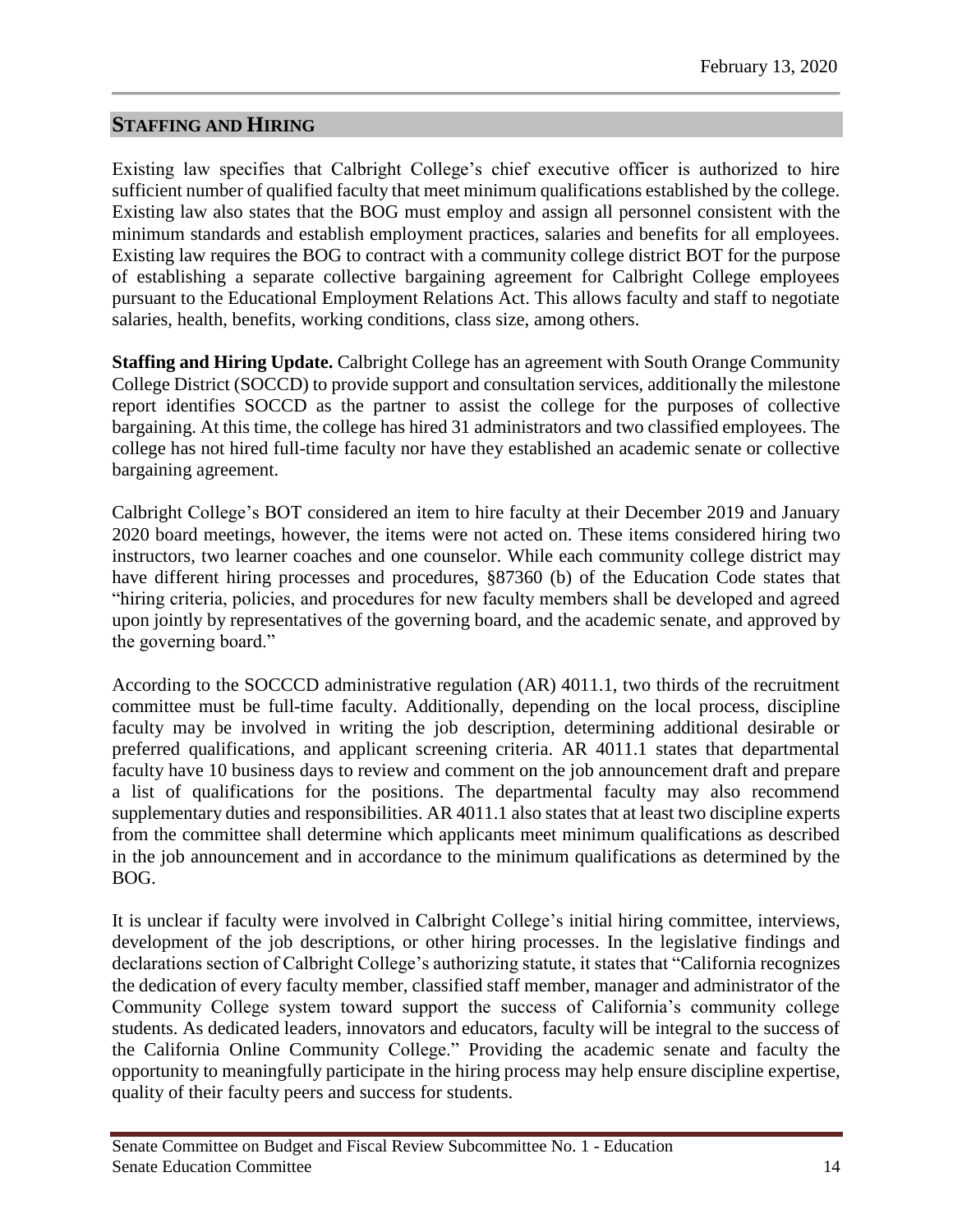Calbright College staff recently indicated that they will create a hiring committee with the state academic senate to help develop faculty and counselor hiring processes and procedures. As noted earlier, approximately 20 students have completed the program essentials portion of their curriculum and are now enrolled in the program pathways. As more students complete their "essentials courses" and begin their program pathways, faculty will be needed to provide instruction and support for students, as well as program and disciple expertise.

### **OTHER ONLINE EDUCATION PROGRAMS**

**Leveraging Existing CCC Programs.** Existing law requires Calbright College to utilize and leverage, where appropriate, existing community college programs and activities including Zero-Textbook-Cost Degree Grant Program, Open Educational Resources, the Strong Workforce Program, Online Education Initiative (OEI) and the Guided Pathways Program framework.

Calbright College states that they have utilized some OEI resources, such as adopting best practices for online learning and instructional design. However, they have not utilized or leveraged the other programs listed above. Since it is clear that the Legislature's intent to build upon existing work and promote collaboration, the Legislature may wish to ask what the rationale is for not utilizing and leveraging existing programs and resources within the community college system. Furthermore, since many community colleges are currently offering online education or CDCP programs, the Legislature may also wish to ask how Calbright College has worked or consulted with other colleges in developing their curriculum, pathways, and student support services among others.

**Online Education Initiative.** The OEI was established in 2013, and includes several projects: (1) a common course management system (Canvas) for colleges, (2) resources to help community college faculty design high-quality courses, (3) online learner readiness modules, (4) tutoring and counseling platforms, (5) exam-proctoring solutions, and (6) the CCC Online Course Exchange. Currently, 57 community colleges participate in the OEI consortium.

The state initially funded the OEI with \$17 million Proposition 98 General Fund in 2013-14 and has provided a base amount of \$10 million Proposition 98 General Fund annually thereafter to increase CCC students' access to and success in online courses. The 2016-17 budget included \$20 million one-time Proposition 98 General Fund to accelerate progress on the initiative. The 2017-18 budget increased the base amount by \$10 million Proposition 98 General Fund ongoing; bringing annual funding to \$20 million Proposition 98 General Fund ongoing to provide systemwide access to Canvas. The 2018-19 budget provided \$35 million Proposition 98 General Fund one-time for the Improving Online CTE Pathways Grant, which is described later in the agenda.

**Online Course Exchange.** The CCC Online Course Exchange has six participating colleges that allow a student to search for an open online class across the participating colleges and enroll instantly without submitting an additional application. By June 2020, 11 additional colleges plan to participate in the online course exchange. The goal is to have this level of connectivity systemwide by June 2023.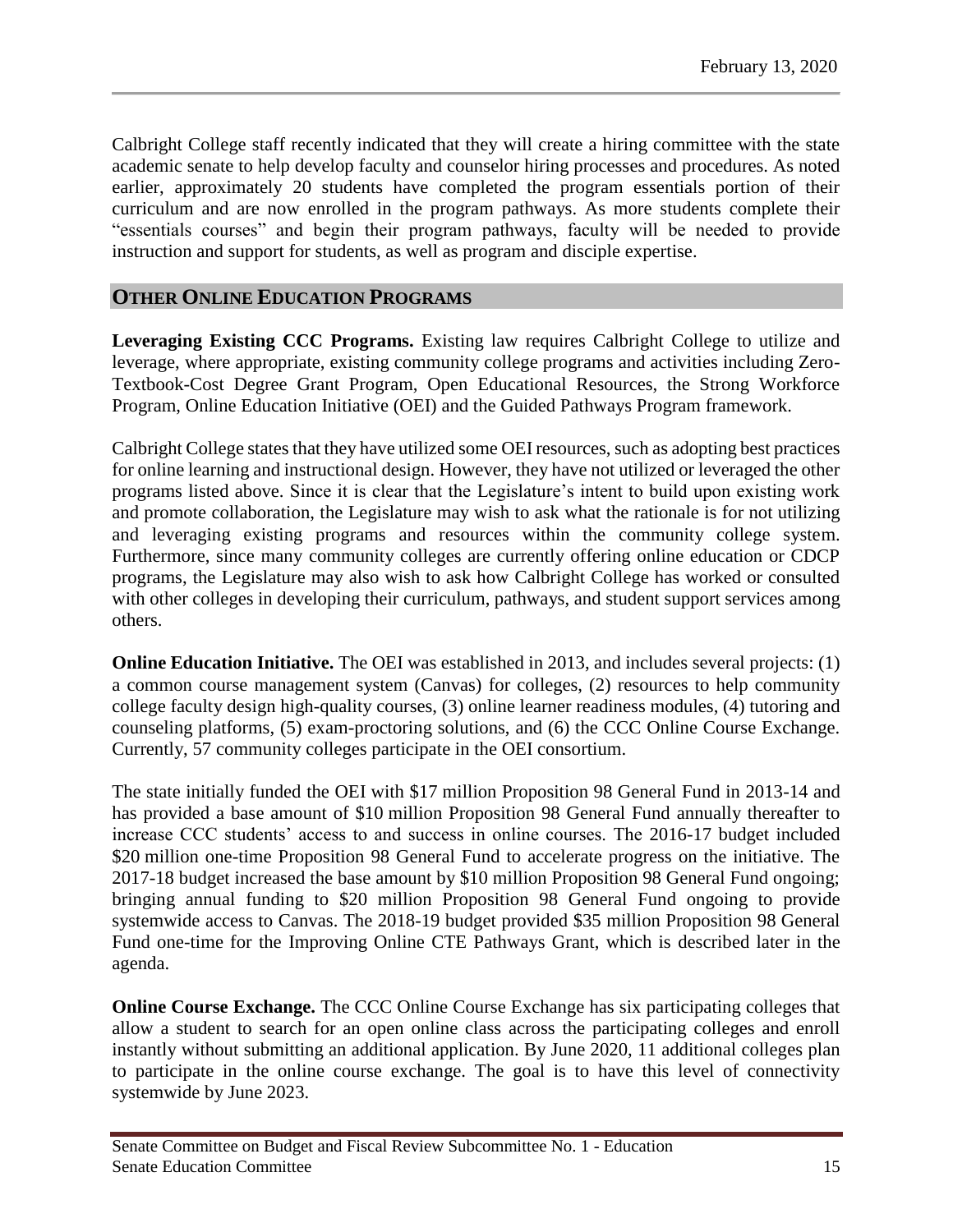**California Virtual Campus.** OEI also houses the California Virtual Campus, which provides an online course finder for 70 community colleges, and holds information regarding 88 associate degree for transfer programs that contain an online pathway, 73 short-term fully online certificates of achievement, and course section data for 17,280 courses.

**Canvas.** Calbright College is also required to contribute online content and classes to the OEIs common course management system, Canvas. Canvas allows students taking online courses to (1) interact with faculty, (2) access course materials, content and assignments, (3) submit work, (4) post materials, and (5) access help resources. Canvas is being used at 114 community colleges and students can use it on their mobile devices. Prior to Canvas, students taking online courses and faculty teaching online courses at multiple colleges had to navigate different interfaces and websites across colleges. Students from across the state, regardless of which college they are enrolled, will utilize canvas, which will help provide students consistency in their education experience. Canvas provides efficiencies in cost, training and ease of access for students.

Calbright College is required to inform professional development opportunities to the rest of the system regarding innovative teaching and support methodologies and technology through the OEI and Institutional Effectiveness Partnership Initiative.

Calbright College internally decided that the use of Canvas was not an appropriate learning management system for its courses because Canvas was not built for competency based programs. This was not publically discussed prior to the finalization of this decision.

**Improving Online CTE Pathways Grant Program.** The 2018-19 budget provided \$35 million one-time Proposition 98 General Fund to provide competitive grants to community college districts that develop online programs and courses that support either of the following:

- 1. Lead to short-term, industry-valued certificates or credentials, or programs; or
- 2. Enable a student in a pathway developed by the California Online Community College to continue their education in a pathway offered by an existing college.

Grants may not exceed \$500,000 per college/district and grants may be awarded to individual colleges or districts or multiple colleges or districts working as partners.

One hundred colleges responded to a Request for Applications process, and 70 qualifying projects were funded. These grants will create 407 new or improved fully online pathways leading to higher-wage employment. Many of these new programs will be implemented in June. Additionally, 792 courses were created or improved in 27 CTE discipline areas. The OEI will provide a comprehensive report of the awards to the Legislature in March. Below are summaries of four grants that were funded:

1. **Mt. San Antonio College** was awarded \$250,000 in Improving Online CTE Pathways grant funds from CVC-OEI for a project called 'Promoting Success for Online Students and Faculty.' This project will: a) pilot tools for students to track progress on academic pathways, and b) build a coordinated support structure for students staying on their existing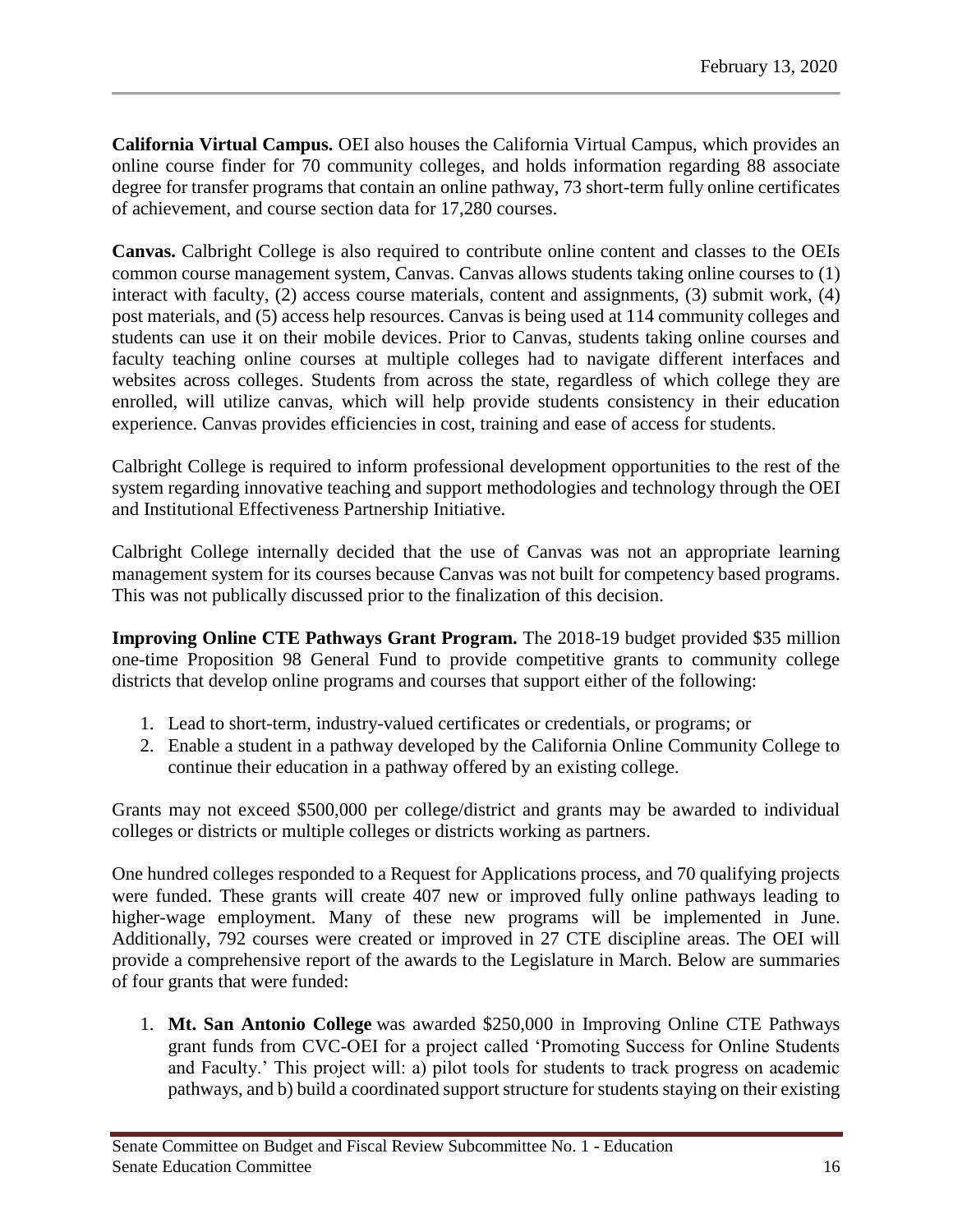academic pathways, especially online CTE pathways. Mt. SAC intends to build on existing support for online students by offering targeted support structures for specific groups whose success rates in online classes are disproportionately lower than the overall increase in online success rates.

- 2. **San Diego Continuing Education** was awarded \$500,000 for a project called 'Project WIN (Workforce Innovation Now): Initiatives to Support Immediate Online Growth and Quality.' This project will: 1) serve working adult learners with noncredit career training in Business, Digital Media, and Information Technology; 2) integrate the college's Strong Workforce Pathways work around intake, assessment, orientation, and counseling in support of online education; 3) create at least one new online CTE program in Coding; and 4) create or revise, and professionalize at least five hybrid certificates with at least ten courses in Business and Accounting, Information Technology, and/or Digital Media with NetLab for IT virtual labs.
- 3. **Norco College** was awarded \$367,855 for a project called 'Improving Online CTE Pathways Grant Program.' This project will adapt Norco's suite of Game Development programs so that students will have the option of completing them entirely online. Elements include: 1) effective online pedagogy and support strategies; 2) instructional materials including videos that reinforce online learning; and 3) virtual student support systems that will include supplemental instruction, tutoring and a remote game studio lab that will be accessible to students at regularly scheduled timeframes throughout each academic term.
- 4. **San Bernardino Valley College** was awarded \$482,180 for a project called 'Creating and Expanding Quality Accessible Online Pathways for Students.' This project will 1) establish a formalized peer online course review process for CTE courses; 2) explore potential partnerships, curriculum, technologies, and unconventional lab solutions to support CTE programs requiring hands on labs, such as Diesel, to become fully online; 3) increase the number of high-quality fully-online CTE pathways by capitalizing on those programs currently offered partially online; and, 4) develop new fully-online CTE programs to meet workforce and industry needs, targeting American Sign Language Interpreting, Art and Entrepreneurship, and Media Academy.

As noted above, 100 out of the 115 colleges applied for the Improving Online CTE Pathways Grant, which demonstrates the systems interest in offering or improving online education programs. During the 2018 budget deliberations, some members of the Legislature noted that community colleges and OEI are currently offering online education programs. Moreover, some members of the Legislature questioned whether Calbright College should be a separate entity or if the OEI or other community colleges could be provided the flexibility and authority to offer programs that the proposed online college would do. Various organizations and stakeholder groups continue to raise these questions.

**Requires Chancellor's Office to Make Recommendations for Providing Existing Colleges More Flexibility***.* AB 1809 required the Chancellor's Office, by January 1, 2019, to recommend to the Board of Governors ways of making online and competency-based programs easier and more attractive for colleges to develop and operate. The Chancellor's Office recommendations